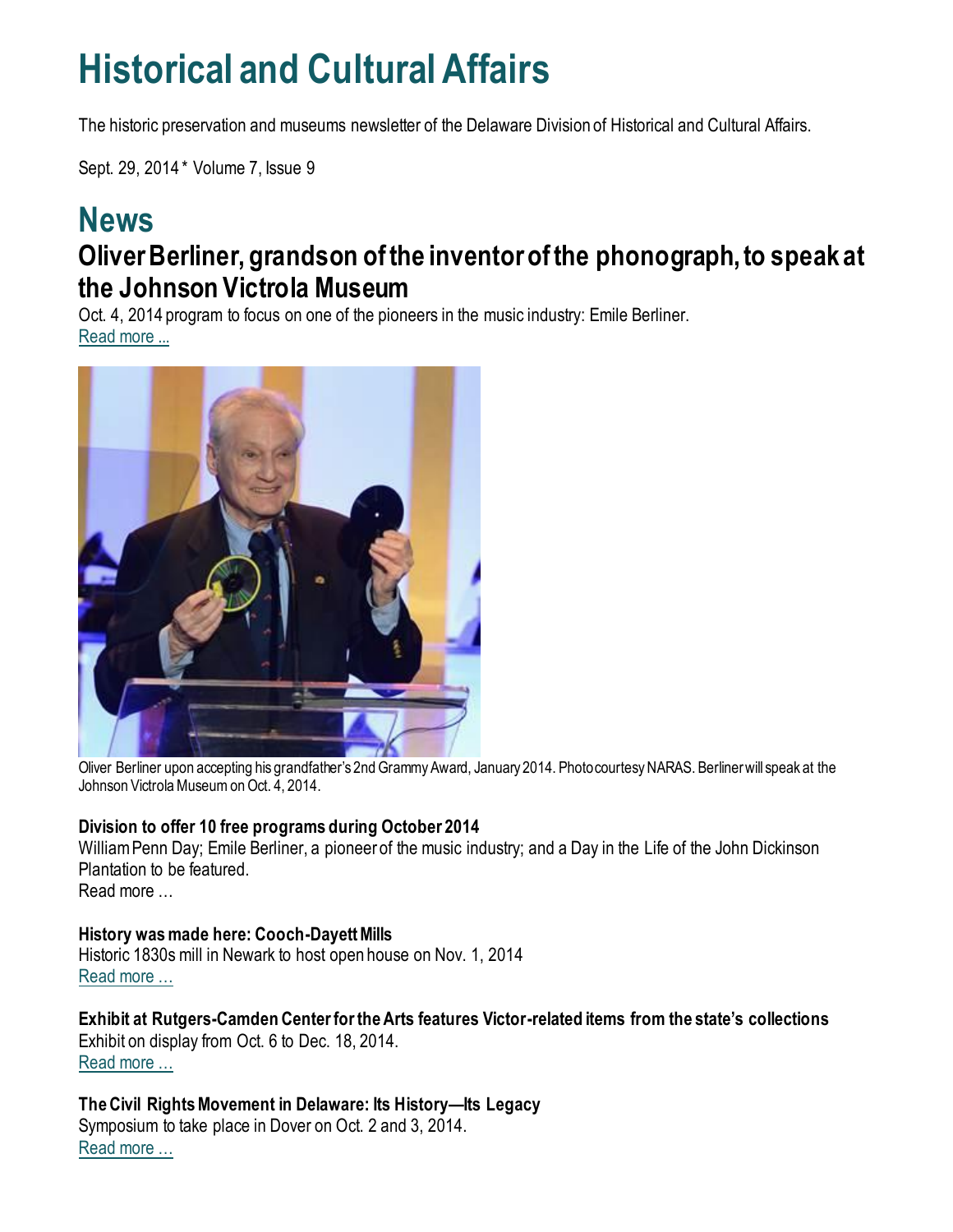**"Stealing Freedom along the Mason Dixon Line: The Story of Elkton Slave Catcher and Kidnapper Thomas McCreary"** Underground Railroad Coalition of Delaware lecture to take place on Oct. 27, 2014.

[Read more …](https://history.delaware.gov/2014/09/23/stealing-freedom-along-the-mason-dixon-line-the-story-of-elkton-slave-catcher-and-kidnapper-thomas-mccreary/)

[Go here for more news items …](http://history.blogs.delaware.gov/)

## **Help Save Delaware History**

#### **Millsboro's Burton-Blackstone-Carey Store added to the National Register of Historic Places**

Town's oldest–known commercial building with intact historic-fabric was built in the 1840s. [Read more …](https://history.delaware.gov/2014/09/29/millsboros-burton-blackstone-carey-store-added-to-the-national-register-of-historic-places/)

#### **Annual Report on the Economic Impact of the Federal Historic Tax Credit for FY 2013**

Report issued by the National Park Service in August 2014. [Read more …](https://www.nps.gov/tps/tax-incentives/taxdocs/economic-impact-2013.pdf)

#### **Advisory Council on Historic Preservation publishes Section 106 success stories**

Section 106 of the National Historic Preservation Act requires federal agencies to stop, look and consider the effects that their activities have on historic properties. Read more …

#### **Call for abstracts: "Learning From the Reservation: Using the Traditional Cultural Place Perspective for Better Decision Making in a Diverse Cultural Landscape"**

Conference to be held April 23-25, 2015 at Delaware State University. Deadline for submission of abstracts: Oct. 15, 2014.

Read more ...

#### **"Preserving Our Past for a Better Future: Delaware's Historic Preservation Plan, 2013–2017"**

Document provides a roadmap for focusing on the broad goals and needs of Delaware's preservation community. [Read more …](https://history.delaware.gov/wp-content/uploads/sites/179/2019/02/Preservation-Plan-2013-2017.pdf)

## **Media Roundup**

The following Delaware history-related articles have recently appeared in the media:

[Head of Delaware's national park says: 'It does exist'](https://www.delawareonline.com/story/news/local/2014/09/23/head-delawares-national-park-says-exist/16133045/) News Journal, Wilmington, Del.—Sept. 23, 2014

Citizens voice concerns regarding uses of the park.

Paying tribute to Delaware's unknown hero: Allen McLane Delaware State News, Dover, Del.—Sept. 19, 2014 Article on the upcoming symposium that will take place on Oct. 25, 2014

[Soldiers memorialized 237 years after Battle of Cooch's Bridge](https://www.newarkpostonline.com/news/article_fe158e24-17e4-5969-8f96-c25014de7a62.html)

Newark Post, Del.—Sept. 8, 2014 Article on memorial ceremony hosted by the Pencader Area Heritage Association.

### **Events**

#### **Oct. 4** The Declaration of Independence – Old State House An Illegal Activity – First State Heritage Park Welcome Center and Galleries River Towns Ride and Festival – New Castle Court House His Majesty's Sloop of War DeBraak – Zwaanendael Museum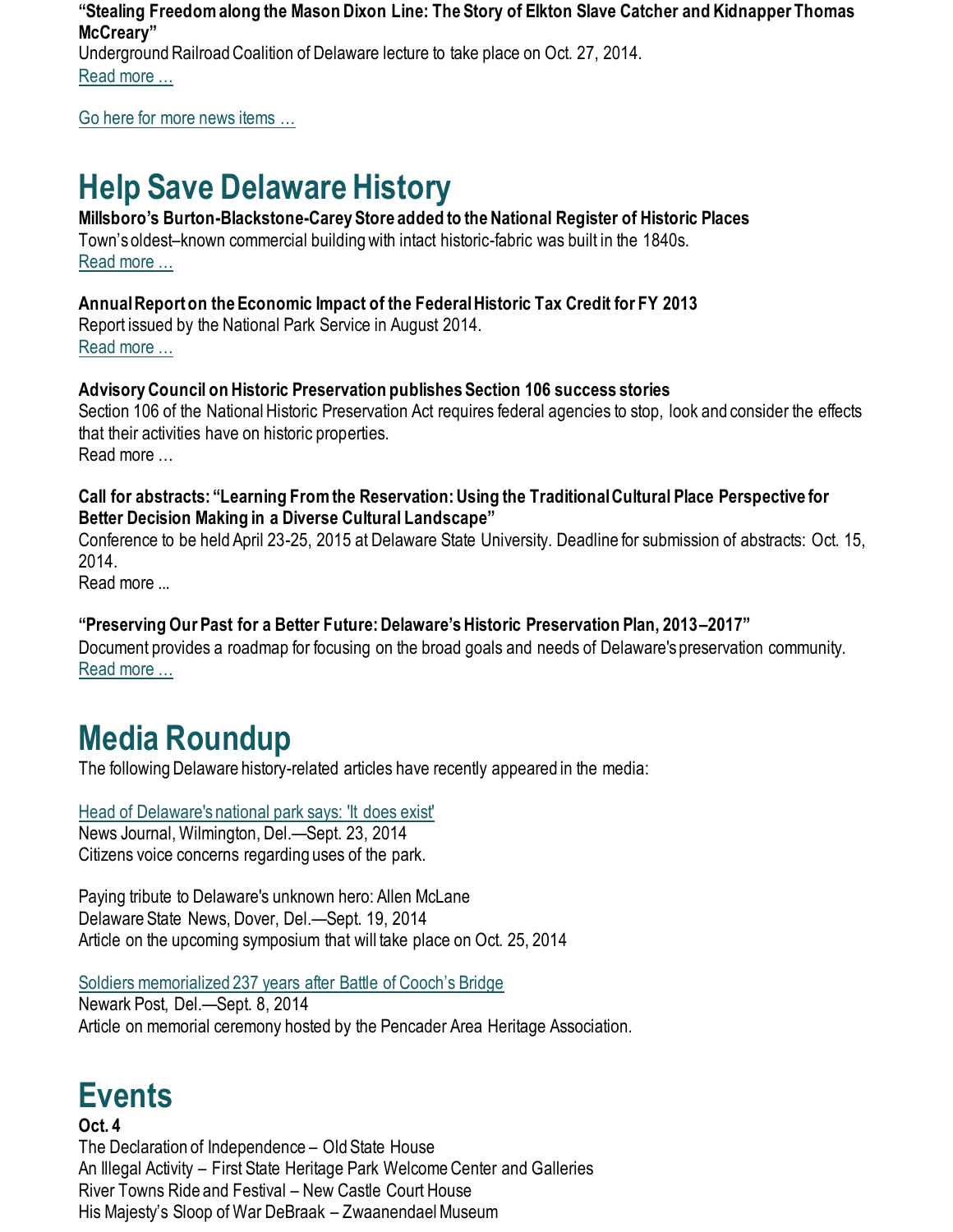[Pioneers in the Music Industry: Emile Berliner](https://history.delaware.gov/2014/09/29/oliver-berliner-grandson-of-the-inventor-of-the-phonograph-to-speak-at-the-johnson-victrola-museum/) – Johnson Victrola Museum

#### **Oct. 11**

A Day in the Life of the John Dickinson Plantation – John Dickinson Plantation Working on the Dock of the Bay: Outfitting Philadelphia's Ships in the Revolutionary Era – Hale-Byrnes House

**Oct. 18**

Running of the Mill – Abbott's Mill Nature Center

**Oct. 19** Event Expo – Buena Vista Conference Center Belmont Hall Volunteer Party – Belmont Hall

**Oct. 24** Lantern Tours of the Plantation – John Dickinson Plantation

**Oct. 25** [Allen McLane Symposium](https://history.delaware.gov/2014/08/27/allen-mclane-symposium-to-take-place-in-dover-on-oct-25-2014/) – Wesley College William Penn Day – New Castle Court House An 18th-Century Sweet Tooth – John Dickinson Plantation Mysteries of History – Zwaanendael Museum

**Oct. 27**

[Stealing Freedom along the Mason Dixon Line: The Story of Elkton Slave Catcher and Kidnapper Thomas McCreary](https://history.delaware.gov/2014/09/23/stealing-freedom-along-the-mason-dixon-line-the-story-of-elkton-slave-catcher-and-kidnapper-thomas-mccreary/) – Underground Railroad Coalition of Delaware

## **Exhibits and Displays**

**Thru Dec. 7, 2014** [An Illegal Activity: The Underground Railroad in Delaware](https://history.delaware.gov/2014/08/26/an-illegal-activity-the-underground-railroad-in-delaware-exhibit-extended-through-dec-7-2014/) – First State Heritage Park Welcome Center and Galleries

**Thru spring 2015** [Middletown Goes To War](http://history.blogs.delaware.gov/2014/07/01/middletown-goes-to-war-exhibit-at-the-middletown-historical-society/) – Middletown Historical Society

#### **Ongoing**

[Delaware and the War of 1812](https://history.delaware.gov/2014/09/10/zwaanendael-museum-features-exhibit-delaware-and-the-war-of-1812/) – Zwaanendael Museum

[Emeline Hawkins: Her Journey from Slavery to Freedom on the Underground Railroad](http://history.blogs.delaware.gov/2014/09/16/emeline-hawkins-her-journey-from-slavery-to-freedom-on-the-underground-railroad-at-the-new-castle-court-house-museum/) – New Castle Court House Museum

Items From the Permanent Collections – Laurel Heritage Museum

[A Seaborne Citizenry: The DeBraak and Its Atlantic World](http://history.blogs.delaware.gov/2014/09/10/a-seaborne-citizenry-the-debraak-and-its-atlantic-world-exhibit-at-the-zwaanendael-museum-2/) – Zwaanendael Museum

[Simple Machines](http://history.blogs.delaware.gov/2014/09/11/simple-machines-exhibit-at-the-john-dickinson-plantation/) – John Dickinson Plantation



# **THCA** DELAWARE HISTORICAL<br>& CULTURAL AFFAIRS

## **Historical and Cultural Affairs**

The historic-preservation and museums newsletter of the Delaware Division of Historical and Cultural Affairs.